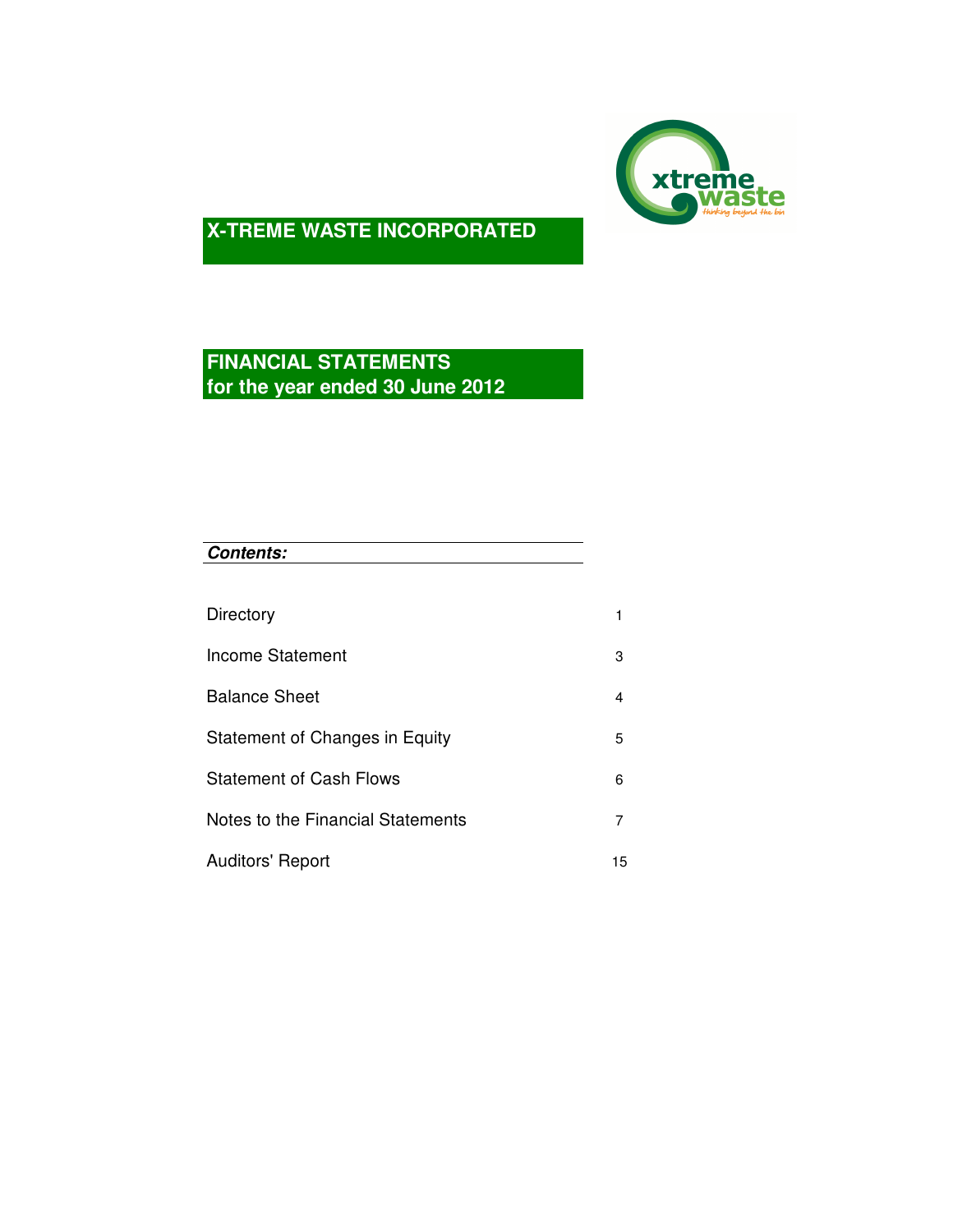**Directory for the year ended 30 June 2012** 



**Entity: Incorporated Society holding Charitable** Status as approved by the Charities **Commission** 

**Incorporated:** 31 May 2000

**Registered:** 30 June 2008

**Registration Numbers:** CC34145 (Charities Commission)<br>1040359 (Incorporated Societies) (Incorporated Societies)

**Tax Status:** Charitable Status

**Nature of Business: Nature of Business: Zero Waste - Community-based** education and management of recyclable resources to minimise waste to landfill

**Address:** P.O. Box 153 Whaingaroa Raglan

**Accountant: Bizworx Consultancy Limited** Chartered Accountants Raglan

**Auditor:** John Mills Hamilton

**Bank:** ASB Bank Anglesea Clinic Branch

> **Westpac** Raglan Branch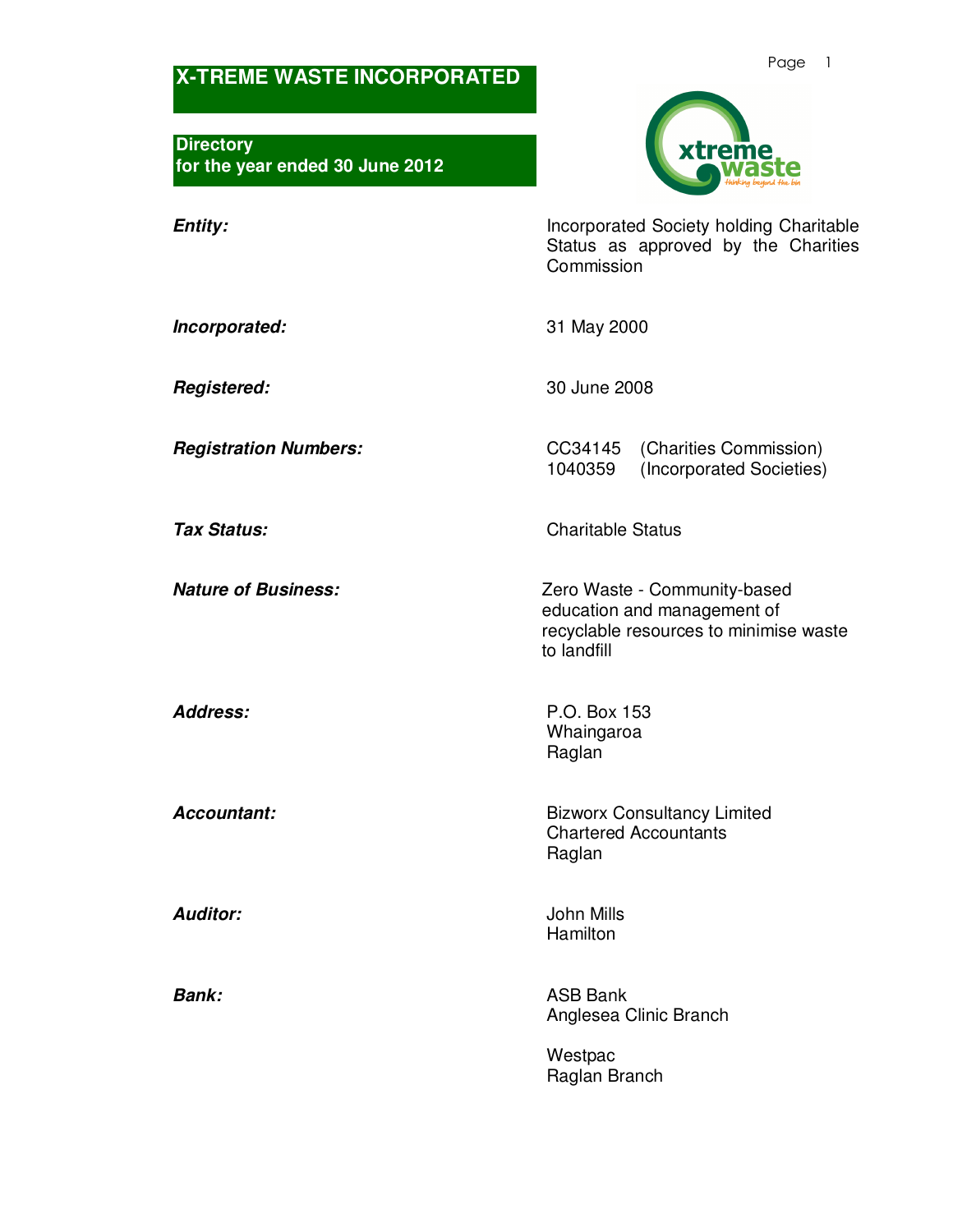### **Directory for the year ended 30 June 2012**



**Name** Position Position Position Position Position held - Term

### **Elected office holders:**

| lan Mayes             | Chairperson                  | Elected - Full year   |
|-----------------------|------------------------------|-----------------------|
| Jacqui Forbes         | <b>Assistant Chairperson</b> | Elected - Full year   |
| Jo McKay              | Secretary                    | Elected - Full year   |
| Lynne Wilkins         | Treasurer                    | Elected - Full year   |
| Gary Kelk             | <b>Assistant Treasurer</b>   | Elected - Full year   |
| Hinemoa Ranga         | <b>Committee Rep</b>         | Elected - Full year   |
| <b>Lindsey Turner</b> | <b>Education Rep</b>         | Elected - Full year   |
| <b>Rick Thorpe</b>    | Management Rep               | Elected - Full year   |
| Liz Stanway           | <b>Minute Secretary</b>      | Appointed - Full year |

### **Management Team as at 30 June 2012:**

| <b>Rick Thorpe</b> | Co-manager                       |
|--------------------|----------------------------------|
| Gavin Melgren      | <b>Operations Manager</b>        |
| Jacqui Forbes      | Co-manager                       |
| Niki Maniapoto     | Finance / Administration Manager |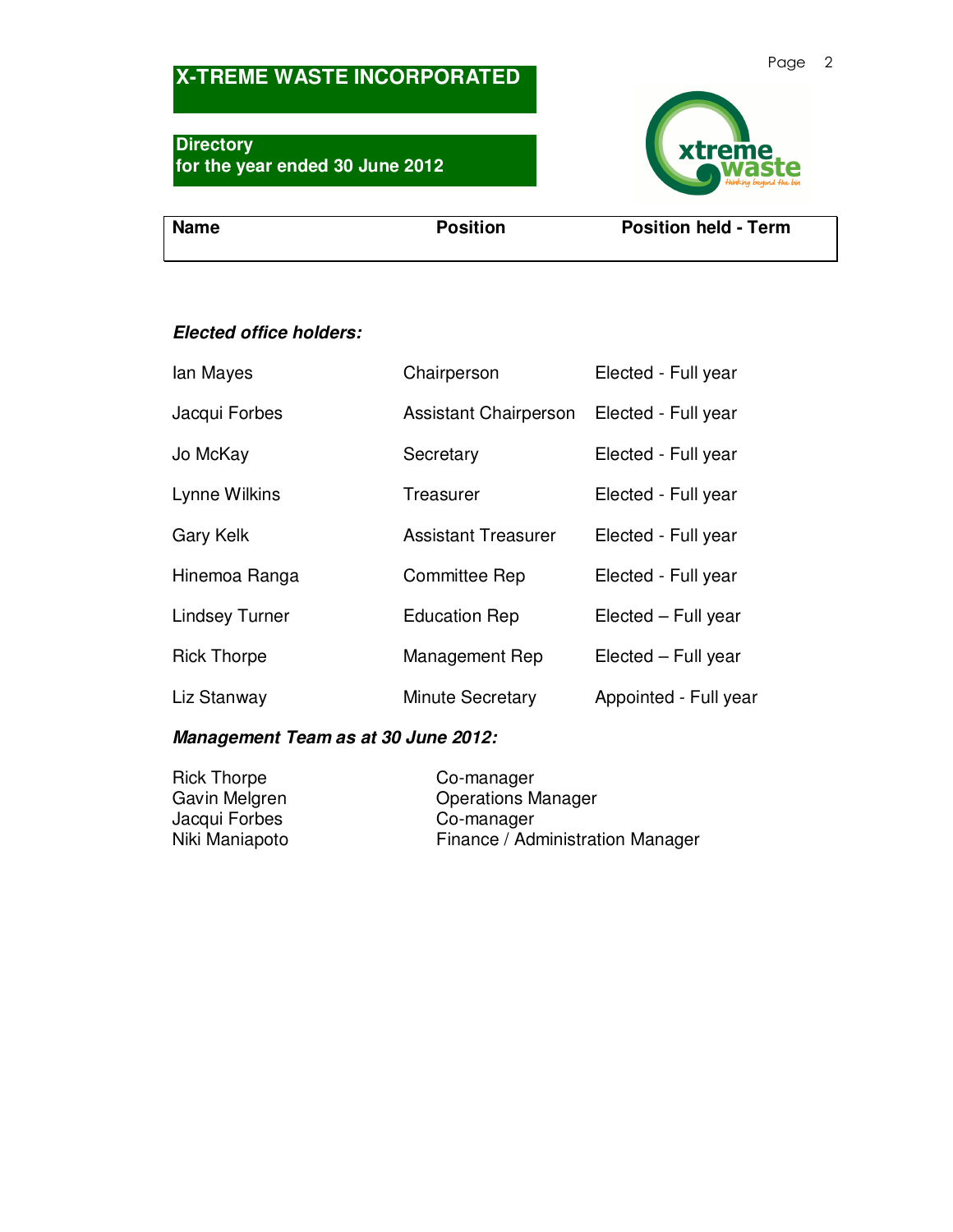

### **Income Statement for the year ended 30 June 2012**

|                                                                                                                                                     | <b>Notes</b>                  | 2012<br><b>Actual</b><br>\$                    | 2012<br><b>Budget</b><br>S                     | 2011<br><b>Actual</b><br>$\boldsymbol{\mathcal{S}}$ |
|-----------------------------------------------------------------------------------------------------------------------------------------------------|-------------------------------|------------------------------------------------|------------------------------------------------|-----------------------------------------------------|
| <b>Income</b>                                                                                                                                       |                               |                                                |                                                |                                                     |
| Sales of Products & Services<br><b>Contract Income Waikato District Council</b><br><b>Operating Grants</b><br><b>Capital Grants</b><br>Other Income | $\overline{c}$<br>3<br>4<br>5 | 545,143<br>462,790<br>27,833<br>7,000<br>6,995 | 522,509<br>370,790<br>48,952<br>5,000<br>4,392 | 488,586<br>421,521<br>100,683<br>8,000<br>21,543    |
| <b>Total Income</b>                                                                                                                                 |                               | 1,049,761                                      | 951,643                                        | 1,040,333                                           |
| <b>Expenditure</b>                                                                                                                                  |                               |                                                |                                                |                                                     |
| Administration                                                                                                                                      | 6                             | 173,074                                        | 163,533                                        | 152,790                                             |
| <b>Business Collections</b>                                                                                                                         | 15<br>16                      | 43,128                                         | 25,836                                         | 42,711<br>76,310                                    |
| Depreciation<br>Education                                                                                                                           | $\overline{7}$                | 69,228<br>95,072                               | 75,833<br>79,488                               | 55,701                                              |
| <b>Interest Paid</b>                                                                                                                                |                               | 7,079                                          | 10,000                                         | 11,559                                              |
| Ewaste                                                                                                                                              |                               | 44,427                                         | 42,681                                         | $\overline{a}$                                      |
| <b>Kerbside Collections</b>                                                                                                                         | 12                            | 76,969                                         | 68,075                                         | 72,767                                              |
| Miniskips                                                                                                                                           | 11                            | 15,460                                         | 17,468                                         | 12,996                                              |
| Para Kore                                                                                                                                           | 8                             | 278                                            |                                                | 55,784                                              |
| <b>Prepaid Bags</b>                                                                                                                                 | 9                             | 50,260                                         | 93,096                                         | 99,106                                              |
| <b>Public Bins</b>                                                                                                                                  | 13                            | 36,527                                         | 31,147                                         | 34,133                                              |
| <b>Refuse Transfer Station</b>                                                                                                                      | 10                            | 411,000                                        | 378,283                                        | 382,267                                             |
| Research & Development                                                                                                                              |                               | 12,862                                         |                                                | 20,970                                              |
| <b>Rural Recycling</b>                                                                                                                              | 14                            | 12,491                                         | 13,279                                         | 758                                                 |
| <b>Vehicle Running Costs</b>                                                                                                                        |                               | 52,874                                         | 50,619                                         | 47,306                                              |
| <b>Total Expenditure</b>                                                                                                                            |                               | 1,100,729                                      | 1,049,338                                      | 1,065,158                                           |
|                                                                                                                                                     |                               |                                                |                                                |                                                     |

| <b>Net Operating Surplus (Deficit)</b> | .69F<br>94. |
|----------------------------------------|-------------|
|                                        |             |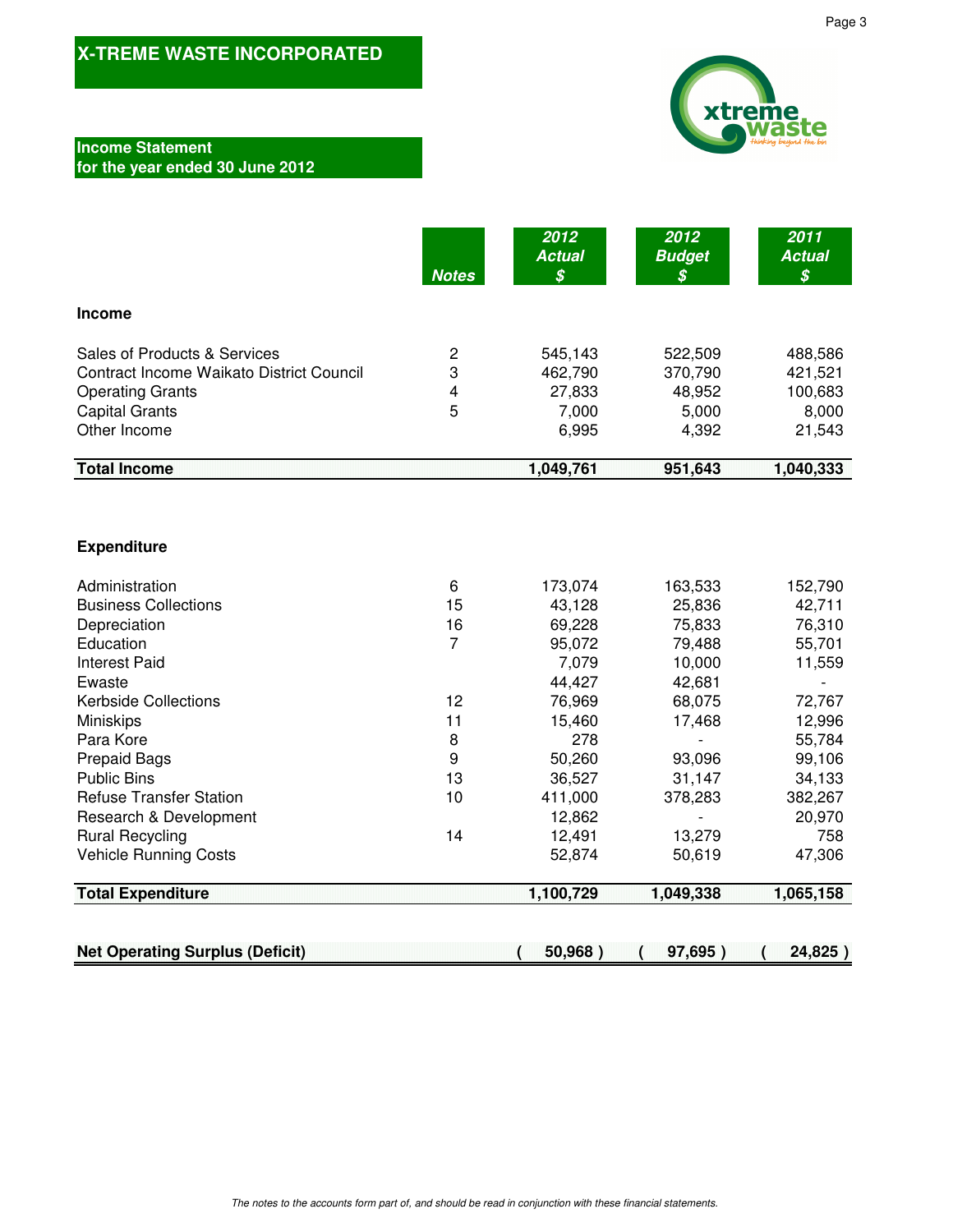|                                                                                                                        |                      |                                      |                                       | xtreme                                |
|------------------------------------------------------------------------------------------------------------------------|----------------------|--------------------------------------|---------------------------------------|---------------------------------------|
| <b>Balance Sheet</b><br>as at 30 June 2012                                                                             |                      |                                      |                                       |                                       |
|                                                                                                                        |                      | 2012<br><b>Actual</b>                | 2012<br><b>Budget</b>                 | 2011<br><b>Actual</b>                 |
| <b>Current Assets</b>                                                                                                  | <b>Notes</b>         | \$                                   | S                                     | \$                                    |
| Cash & Bank<br>Inventory<br><b>Accounts Receivable</b><br>Prepayments                                                  | 17<br>18<br>19<br>20 | 43,900<br>16,869<br>129,605<br>9,085 | 16,637<br>15,650<br>137,000<br>9,000  | 85,910<br>15,512<br>136,147<br>8,986  |
| <b>Total Current Assets</b>                                                                                            |                      | 199,459                              | 178,287                               | 246,555                               |
| <b>Current Liabilities</b>                                                                                             |                      |                                      |                                       |                                       |
| <b>Accounts Payable</b><br><b>Grants Received in Advance</b><br><b>GST Accrued</b><br>Prometheus Loans Current portion | 21<br>22             | 134,995<br>7,000<br>14,850<br>37,004 | 140,000<br>11,500<br>14,000<br>38,000 | 138,490<br>11,500<br>13,678<br>49,988 |
| <b>Total Current Liabilities</b>                                                                                       |                      | 193,849                              | 203,500                               | 213,656                               |
|                                                                                                                        |                      |                                      |                                       |                                       |
|                                                                                                                        |                      |                                      |                                       |                                       |
| <b>Working Capital</b>                                                                                                 |                      | 5,610                                | 25,213)                               | 32,899                                |
| <b>Non-Current Assets</b>                                                                                              |                      |                                      |                                       |                                       |
| Property, Plant & Equipment                                                                                            | 16                   | 99,840                               | 84,654                                | 160,487                               |
| <b>Total Non-Current Assets</b>                                                                                        |                      | 99,840                               | 84,654                                | 160,487                               |
| <b>Non-Current Liabilities</b>                                                                                         |                      |                                      |                                       |                                       |
| Prometheus Loans Term portion                                                                                          | 22                   | 6,282                                | 7,000                                 | 43,250                                |
| <b>Total Non-Current Liabilities</b>                                                                                   |                      | 6,282                                | 7,000                                 | 43,250                                |
|                                                                                                                        |                      |                                      |                                       |                                       |
| <b>Net Assets &amp; Liabilities</b>                                                                                    |                      | 99,168                               | 52,441                                | 150,136                               |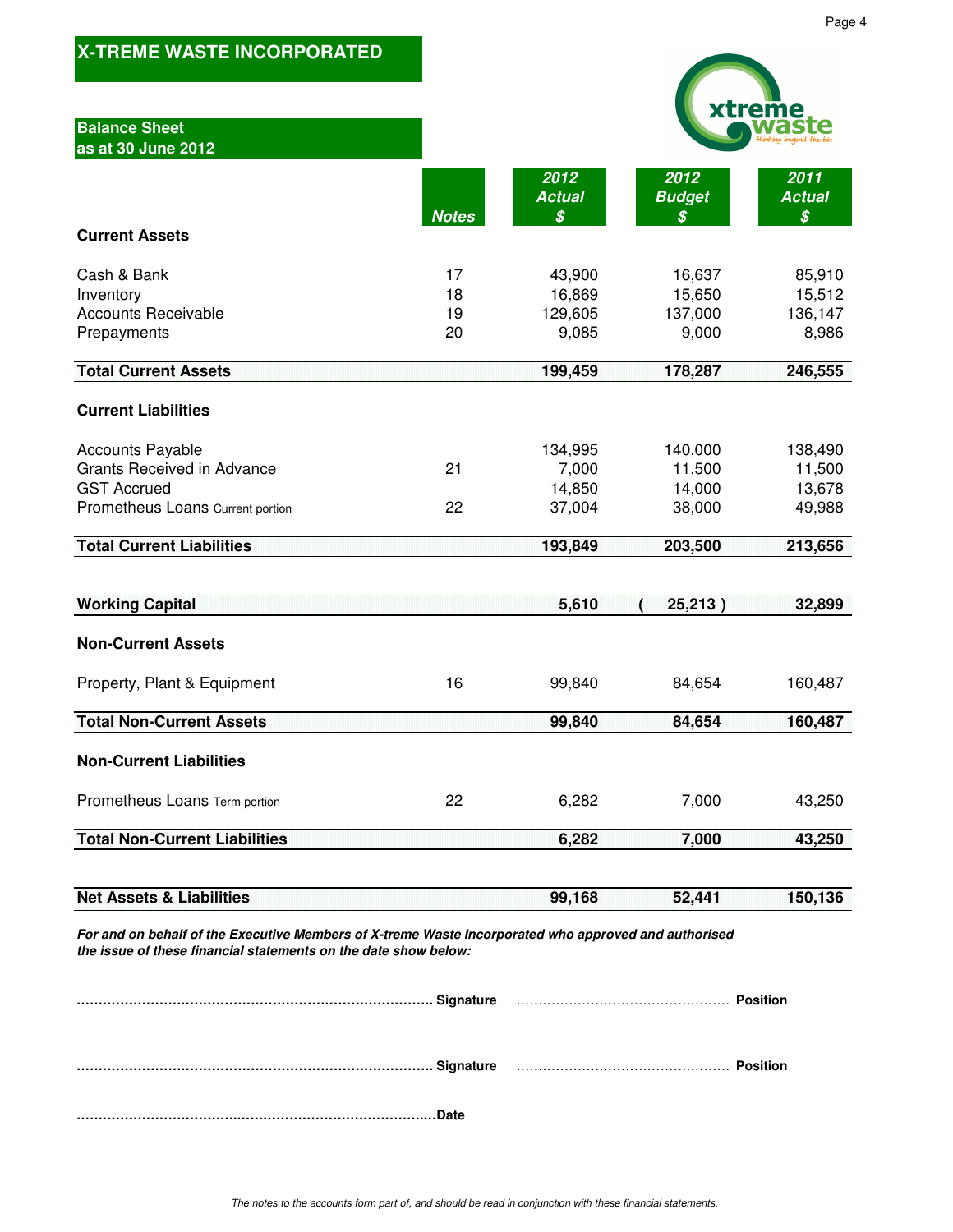| <b>X-TREME WASTE INCORPORATED</b><br><b>Statement of Changes in Equity</b><br>for the year ended 30 June 2012 |              |                                           |                             | xtreme |                             |
|---------------------------------------------------------------------------------------------------------------|--------------|-------------------------------------------|-----------------------------|--------|-----------------------------|
|                                                                                                               | <b>Notes</b> | 2012<br><b>Actual</b><br>$\boldsymbol{s}$ | 2012<br><b>Budget</b><br>\$ |        | 2011<br><b>Actual</b><br>\$ |
| <b>Opening Balance</b>                                                                                        |              | 150,136                                   | 150,136                     |        | 174,961                     |
| Net Operating Surplus (Deficit)                                                                               |              | 50,968)                                   | 97,695)                     |        | 24,825)                     |
| <b>Closing Balance</b>                                                                                        |              | 99,168                                    | 52,441                      |        | 150,136                     |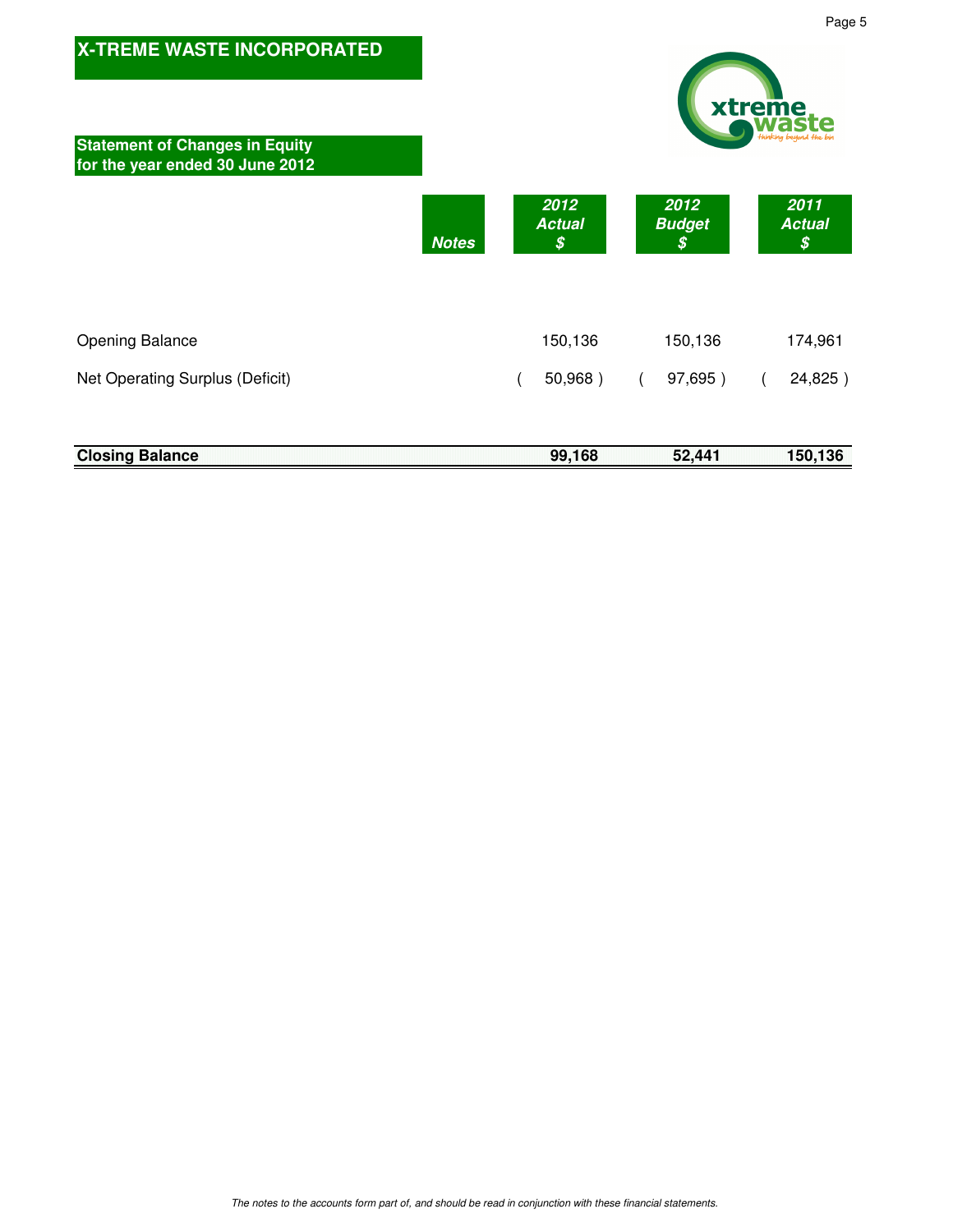| <b>X-TREME WASTE INCORPORATED</b>                                                               |                                | Page                          |
|-------------------------------------------------------------------------------------------------|--------------------------------|-------------------------------|
| <b>Statement of Cash Flows</b><br>for the year ended 30 June 2012                               |                                |                               |
| <b>Notes</b>                                                                                    | 2012<br><b>Actual</b><br>\$    | 2011<br><b>Actual</b><br>\$   |
| <b>Cash Flow from Operating Activities</b><br>Cash was provided from:                           |                                |                               |
| Sales of Products & Services<br><b>Operating Grants &amp; Subsidies</b><br><b>Other Sources</b> | 998,192<br>44,116<br>6,995     | 884,842<br>102,642<br>21,543  |
|                                                                                                 | 1,049,303                      | 1,009,027                     |
| Cash was applied to:                                                                            |                                |                               |
| Suppliers<br>Employees & Contractors<br><b>GST</b>                                              | 440,961<br>595,491<br>(1, 172) | 340,541<br>609,765<br>(1,049) |
|                                                                                                 | 1,035,280                      | 949,257                       |
| Net cash inflow (outflow) from operating activities<br>27                                       | 14,023                         | 59,770                        |
| Cash flow from investing activities                                                             |                                |                               |
| Cash was provided from:                                                                         |                                |                               |
| Capital grants received (applied)                                                               | 2,500                          | (4,000)                       |
|                                                                                                 | 2,500                          | $4,000$ )                     |
| Cash was applied to:                                                                            |                                |                               |
| Property, Plant & Equipment Acquisitions<br>Reducing loans                                      | 8,581<br>49,952                | 23,947<br>45,261              |
|                                                                                                 | 58,533                         | 69,208                        |
| Net cash inflow (outflow) from investing activities                                             | (56,033)                       | (73, 208)                     |
| Net increase (decrease) in cash held<br><b>Plus Opening Balance</b>                             | (42,010)<br>85,910             | (13, 438)<br>99,348           |
| Cash at 30 June                                                                                 | 43,900                         | 85,910                        |
| Reconciliation of closing cash to Statement of Financial Position                               |                                |                               |
| Westpac Cheque Account<br><b>ASB Investment Account</b><br>Cash on Hand                         | 16,292<br>26,187<br>1,421      | 24,200<br>61,002<br>708       |
| Cash at 30 June<br>ΪŽ                                                                           | 43,900                         | 85,910                        |

 $\,$  6  $\,$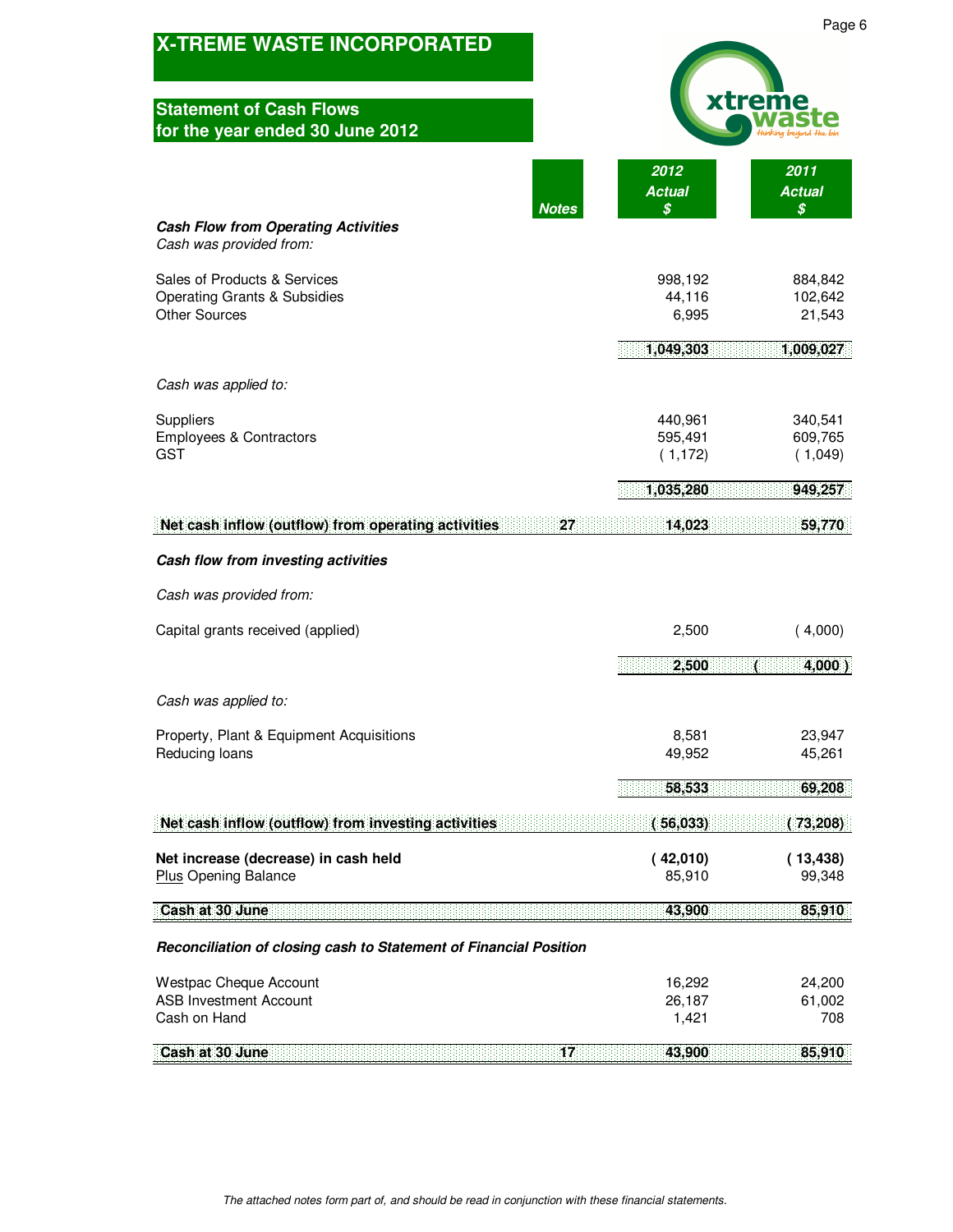**Notes to the Accounts for the year ended 30 June 2012** 



### **1. STATEMENT OF ACCOUNTING POLICIES**

### **Entity Reporting**

These financial statements are for X-treme Waste Incorporated.

X-treme Waste Inc is registered under the Incorporated Societies Act 1908.

### **Purpose of Entity**

The purpose of X-treme Waste Incorporated is:

- To contract to the Waikato District Council (WDC) for the management of the current Raglan Transfer Station (RTS)
- To develop recycling facilities at the RTS
- To contract to WDC for the kerbside pickup collection of all waste
- To initiate a kerbside recyclable collection for the Raglan urban and rural communities
- To establish and service recycling drop-off points
- To develop and implement a waste management education strategy for the Raglan Community
- To offer a service to cater for the waste management needs of our business community
- To generate long-term community employment initiatives through better utilisation of the community's waste stream
- To assist in the on-going development of zero-waste initiatives at local and national levels
- To assist people interested in learning from the Raglan model

### **Differential Reporting**

The Incorporated Society qualifies for differential reporting as it is not publicly accountable, and is not large as defined in the Framework for Differential Reporting. X-treme Waste Incorporated has taken advantage of all available differential reporting exemptions, except those in respect of FRS-10 Statements of Cash Flows.

#### **Measurement Base**

The accounting principles recognised as appropriate for the measurement and reporting of financial performance and financial position on a historical cost basis are followed by X-treme Waste Inc.

These financial statements have been prepared in accordance with generally accepted accounting practice in New Zealand. For this purpose X-treme Waste Inc has designated itself as a public benefit entity.

The information is presented in New Zealand dollars.

#### **Specific Accounting Policies**

The following specific accounting policies that materially affect the measurement of financial performance and the financial position have been applied.

### **(a) Revenue**

Income from the sale of products and services is recognised when it is received or falls due. Fund-raising and unconditional donations or koha are recognised when received. Grants received are recognised in operating revenue, unless specific conditions attach to a grant and repayment of the grant is required where these conditions are not met. In these cases, the grant is treated as a liability until the conditions are met.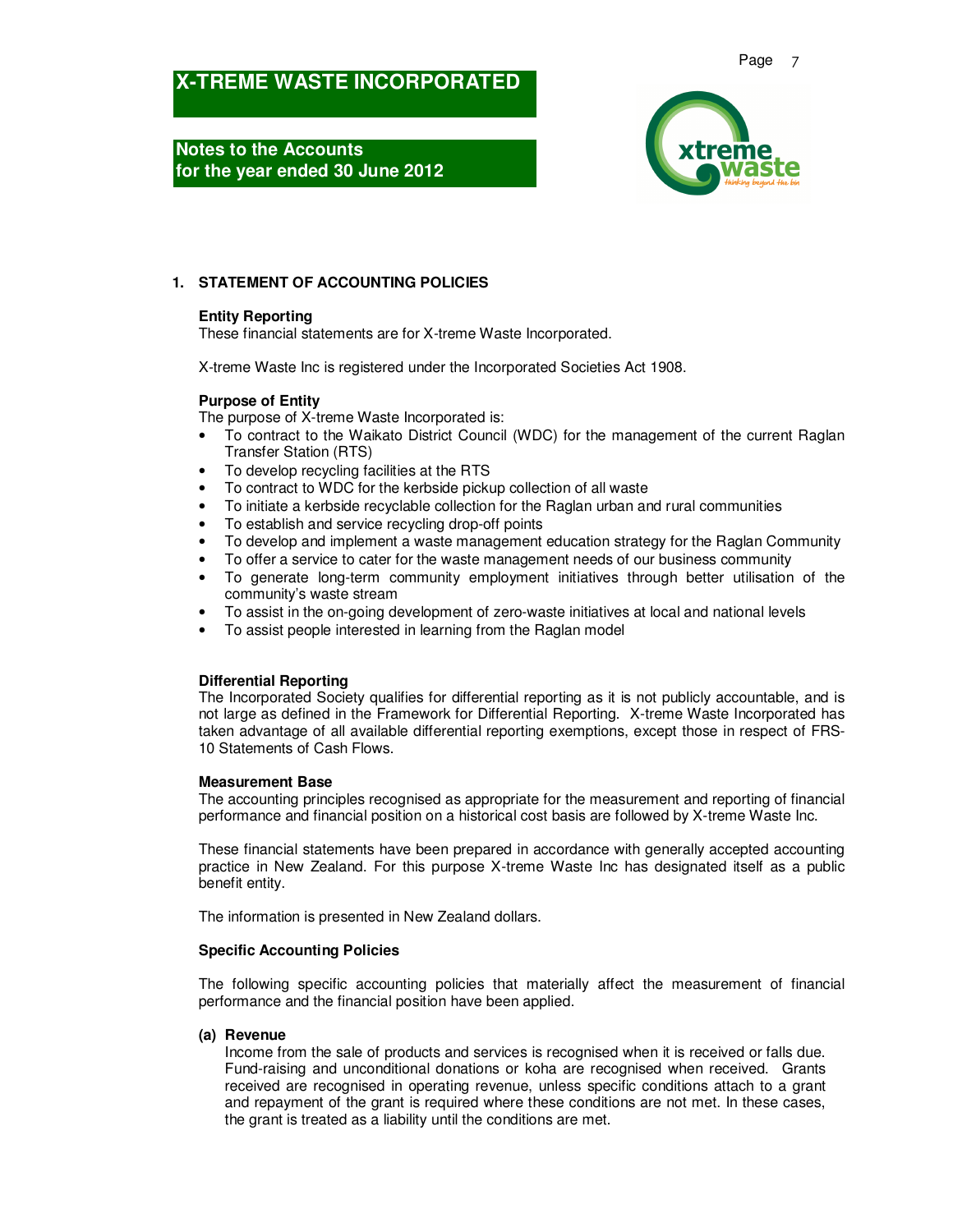## **Notes to the Accounts for the year ended 30 June 2012**



### **(b) Accounts Receivable**

Accounts Receivable are stated at their anticipated realisable value.

### **(c) Property, Plant & Equipment**

Property, plant and equipment are recorded at cost less accumulated depreciation.

### **(d) Depreciation**

Depreciation has been calculated to allocate the cost or valuation of assets over their estimated useful lives, at the following rates:

| Office Plant & Equipment    | 33.3% SL                                           |
|-----------------------------|----------------------------------------------------|
|                             | Site Plant & Equipment 12.5% SL, 20% SL & 33.3% SL |
| <b>Recycling Containers</b> | 12.5% & 20% SL                                     |
| Buildings                   | 4% SL & 12.5% SL                                   |
| Vehicles                    | 20% SL                                             |

### **(e) Inventories**

Inventory of materials on hand has been carried out at the lower of cost or net realisable value. The following has been applied in these financial statements:

| Prepaid bag stocks for resale             | Cost                 |
|-------------------------------------------|----------------------|
| Mulch                                     | Net realisable value |
| Recyclables (plastic, wood, metal, paper, |                      |
| glass and pre-loved items)                | Net realisable value |

Inventory of materials on hand that have no resale value but incur costs relating to storage, transport, and landfill charges, has not been accounted for in these financial statements, as collection of waste material with no resale value is regarded as a service.

### **(f) Income Tax**

X-treme Waste Inc has charitable status, and is therefore not obliged to pay income tax on its current activities.

### **(g) Goods and Services Tax (GST)**

The financial statements have been prepared on a GST exclusive basis. All items in the Statement of Financial Performance, together with Inventories and Fixed Assets, have been recorded exclusive of GST. Accounts Receivable and Accounts Payable are recorded in the Statement of Financial Position inclusive of GST. GST owing to or by the entity at balance date is recorded in the Statement of Financial Position, and has been determined on an accruals basis.

#### **(h) Financial Instruments**

Financial instruments in the statement of financial position include cash balances, receivables and payables.

### **(i) Cash flows**

For the purpose of the statement of cash flows, cash includes cash on hand, deposits held at call with banks, and investments in money market instruments, net of bank overdrafts.

### **(j) Budget Figures**

The budget figures are extracted from the Trust budget that was approved by the Trustees at the beginning of the year.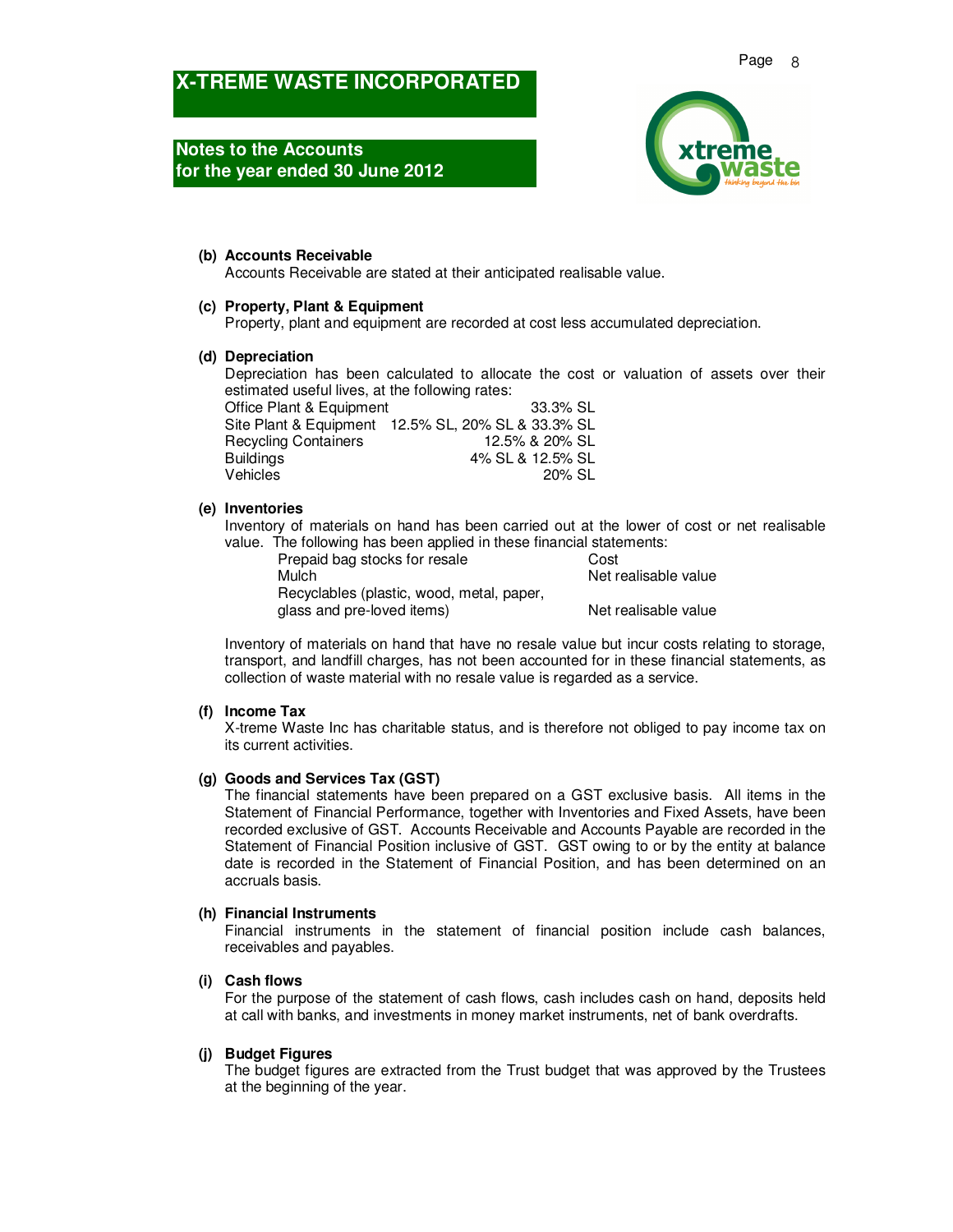**Notes to the Accounts for the year ended 30 June 2012** 



### **(k) Investments**

Short-term bank deposits are classified as held to maturity. They are measured at amortised cost using the effective interest method, ie interest is accounted for as it is earned.

### **(l) Employee Entitlements – Salary Accruals**

An accrual has been made for annual leave as at 30 June \$ 34,310 (2011: \$30,610)

No accrual has been made for sick leave entitlements for the employees concerned as while the entitlement in hours/days is recorded the financial impact of not calculating the liability is not considered material.

#### **(m) Changes in Accounting Policies**

There have been no changes to accounting policies during the year. The application of accounting policies is consistent with previous years.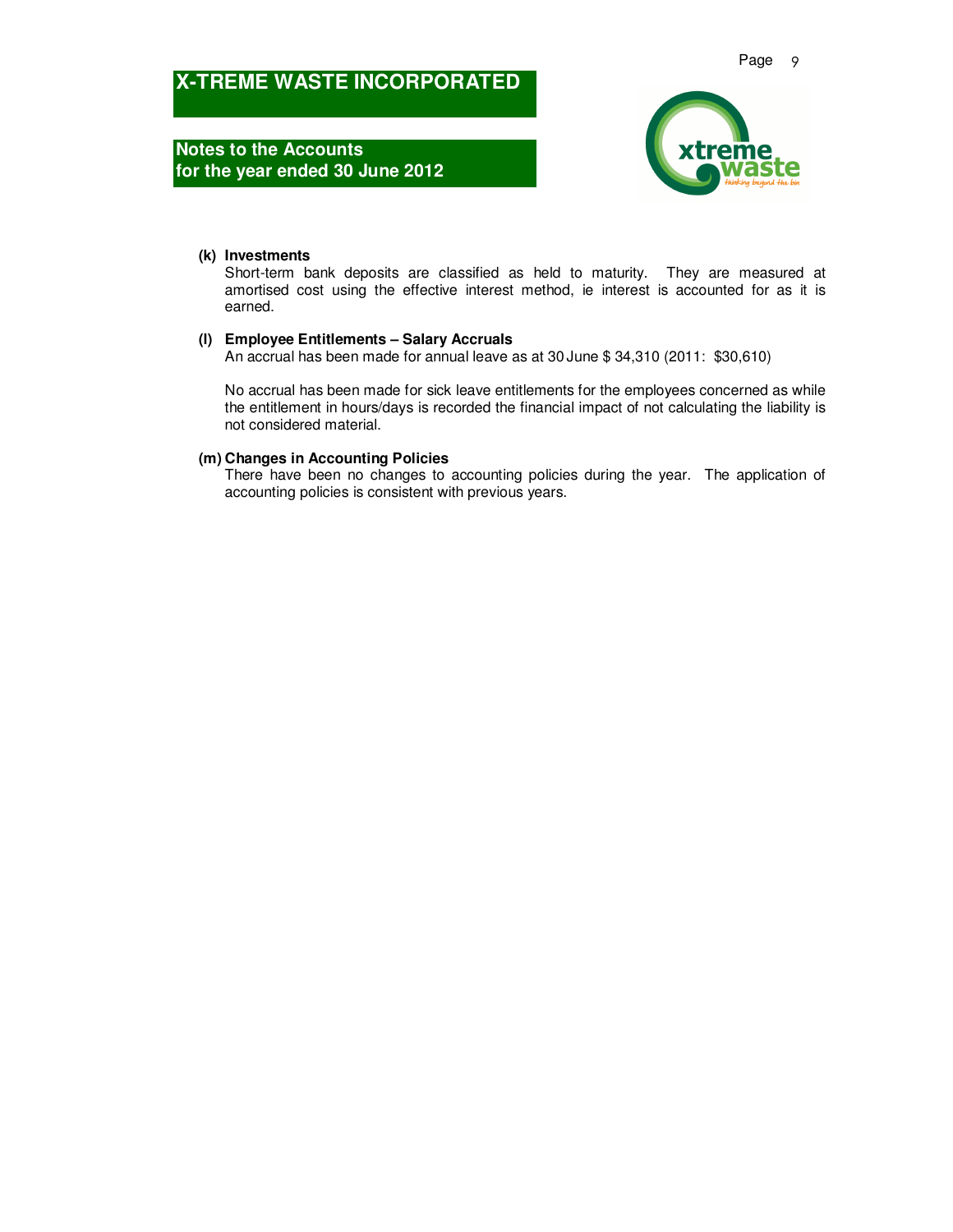# **Notes to the Accounts for the year ended 30 June 2012**



|              |                                                     | 2012<br><b>Actual</b><br>$\boldsymbol{\mathcal{S}}$ | 2012<br><b>Budget</b><br>\$ | 2011<br><b>Actual</b><br>$\boldsymbol{\mathcal{S}}$ |
|--------------|-----------------------------------------------------|-----------------------------------------------------|-----------------------------|-----------------------------------------------------|
| $\mathbf{2}$ | <b>Sale of Products and Services</b>                |                                                     |                             |                                                     |
|              | Collections                                         | 67,414                                              | 62,400                      | 61,190                                              |
|              | Events & Projects                                   | 27,958                                              | 1,000                       | 1,223                                               |
|              | Miniskip Income                                     | 45,875                                              | 54,900                      | 51,186                                              |
|              | <b>Prepaid Bags</b>                                 | 139,049                                             | 125,023                     | 134,675                                             |
|              | Recyclables<br><b>Transfer Station Gate Takings</b> | 203,443<br>61,404                                   | 211,603<br>67,583           | 176,264<br>64,048                                   |
|              |                                                     | 545,143                                             | 522,509                     | 488,586                                             |
| $\mathbf 3$  | <b>Contract Income - Waikato District Council</b>   |                                                     |                             |                                                     |
|              | <b>RTS Management Contract</b>                      | 316,541                                             | 281,414                     | 288,534                                             |
|              | Public Bins - Litter & Recycling                    | 109,729                                             | 54,605                      | 100,071                                             |
|              | <b>Siteworks</b>                                    | 21                                                  |                             | (1,855)                                             |
|              | <b>Rural Recycling</b>                              | 36,499                                              | 34,771                      | 34,771                                              |
|              |                                                     | 462,790                                             | 370,790                     | 421,521                                             |
| 4            | <b>Operating Grants</b>                             |                                                     |                             |                                                     |
|              | Ministry for Environment                            |                                                     | 41,952                      | 38,313                                              |
|              | Lion Foundation                                     |                                                     |                             | 3,500                                               |
|              | Department of Conservation<br><b>Sky City</b>       |                                                     |                             | 10,189<br>1,000                                     |
|              | Marae Tukere                                        |                                                     |                             | 2,000                                               |
|              | <b>Waipa District Council</b>                       |                                                     |                             | 9,750                                               |
|              | Waste Minimisation Fund (Environment Waikato)       |                                                     |                             | 23,931                                              |
|              | Hamilton City Council                               | 16,500                                              |                             |                                                     |
|              | <b>Waikato Community Trust</b>                      | 2,000                                               | 2,000                       |                                                     |
|              | Other                                               | 9,333                                               | 5,000                       | 12,000                                              |
|              |                                                     | 27,833                                              | 48,952                      | 100,683                                             |
| 5            | <b>Capital Grants</b>                               |                                                     |                             |                                                     |
|              | <b>WEL Trust</b>                                    | 7,000                                               | 5,000                       | 8,000                                               |
|              |                                                     | 7,000                                               | 5,000                       | 8,000                                               |
| 6            | Administration                                      |                                                     |                             |                                                     |
|              | <b>Accountancy &amp; Consultancy Fees</b>           | 5,000                                               | 5,000                       | 3,100                                               |
|              | <b>Accident Compensation Premiums</b>               | 14,202                                              | 13,186                      | 14,960                                              |
|              | Advertising & Sponsorship                           | 3,014                                               | 3,200                       | 3,103                                               |
|              | <b>Audit Fees</b>                                   | 1,115                                               | 1,400<br>6,400              | 1,375                                               |
|              | Communications                                      | 8,276<br>7,904                                      | 8,000                       | 5,677<br>7,333                                      |
|              | Consultancy<br>Coordination                         | 101,956                                             | 93,671                      | 86,525                                              |
|              | Conferences, Travel, Training                       | 1,007                                               | 3,000                       | 2,869                                               |
|              | <b>General Expenses</b>                             | 10,334                                              | 9,977                       | 10,785                                              |
|              | Insurance                                           | 9,334                                               | 11,000                      | 9,660                                               |
|              | Printing, Postage, Stationery                       | 2,656                                               | 3,500                       | 2,928                                               |
|              | Office Rent, Power, Water Rates                     | 2,439                                               | 3,500                       | 2,550                                               |
|              | <b>Repairs and Replacements</b>                     | 5,837                                               | 1,700                       | 1,925                                               |
|              |                                                     | 173,074                                             | 163,534                     | 152,790                                             |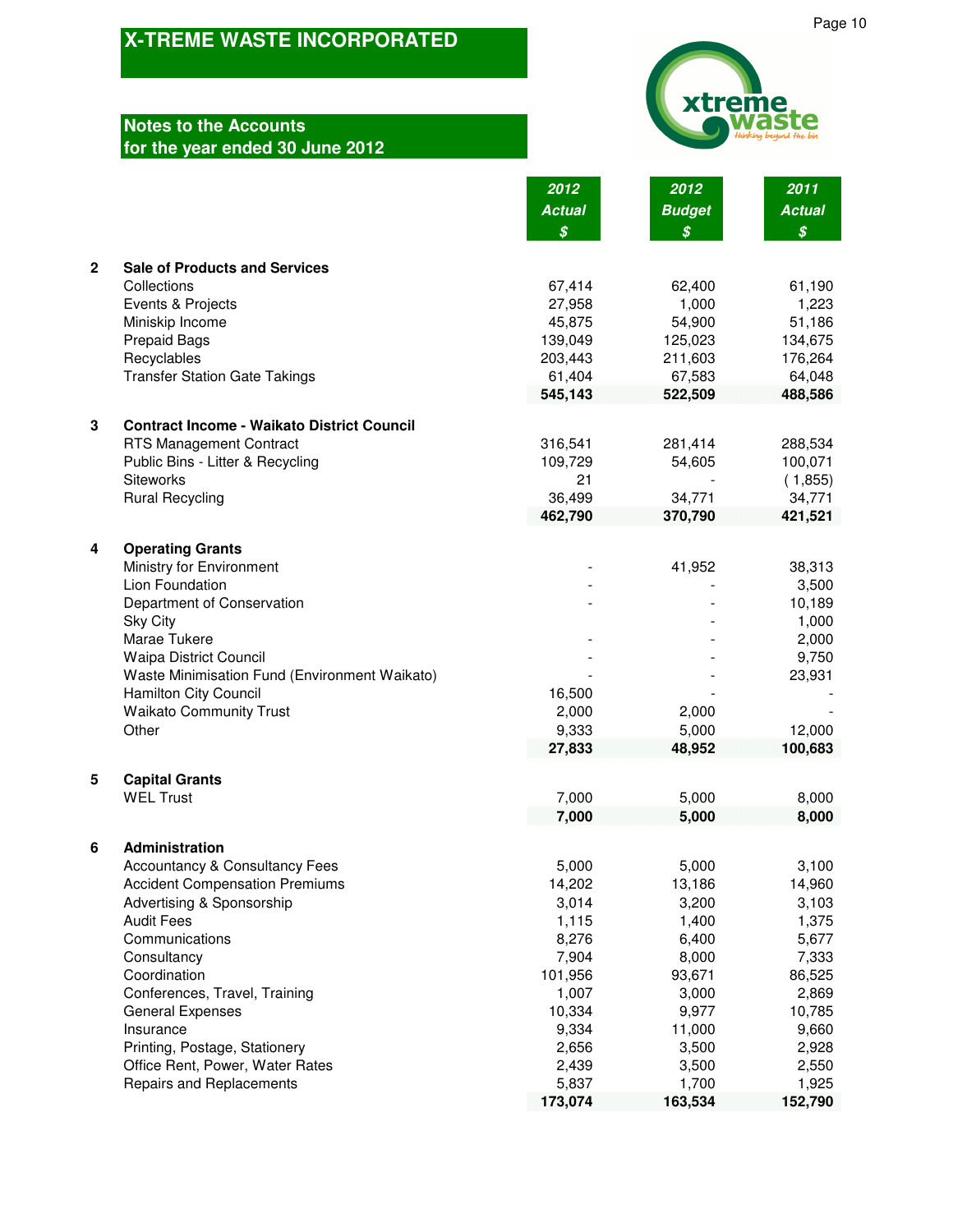# **Notes to the Accounts for the year ended 30 June 2012**



|                                                                           | 2012<br><b>Actual</b><br>\$ | 2012<br><b>Budget</b><br>\$ | 2011<br><b>Actual</b><br>\$ |
|---------------------------------------------------------------------------|-----------------------------|-----------------------------|-----------------------------|
| $\overline{7}$<br><b>Education</b>                                        |                             |                             |                             |
| Advertising                                                               | 4,200                       | 1,050                       | 1,464                       |
| Brochures, Web-site & Educational                                         |                             | 500                         |                             |
| Communications                                                            | 545                         | 500                         | 435                         |
| <b>Contractors &amp; Wages</b>                                            | 50,410                      | 62,213                      | 37,993                      |
| Events & Projects Expenses                                                | 25,145                      | 1,500                       | 1,854                       |
| General<br>Hui & Conferences                                              | 9,625<br>374                | 5,400<br>1,000              | 5,798                       |
| <b>Professional Development</b>                                           | 130                         | 2,225                       | 2,964                       |
| <b>T Shirt Purchases</b>                                                  |                             | 600                         | 599                         |
| Travel & Accommodation                                                    | 4,643                       | 4,500                       | 4,594                       |
|                                                                           | 95,072                      | 79,488                      | 55,701                      |
| <b>Para Kore</b><br>8                                                     |                             |                             |                             |
| <b>Contractors &amp; Wages</b><br>Kai & Groceries                         | 208                         |                             | 45,282                      |
| <b>Project Costs</b>                                                      | 70                          |                             | 10,502                      |
|                                                                           | 278                         |                             | 55,784                      |
| 9<br><b>Prepaid Bags</b>                                                  |                             |                             |                             |
| <b>Contractors &amp; Wages</b>                                            | 31,515                      | 79,266                      | 82,435                      |
| Purchases                                                                 | 18,745                      | 13,830                      | 16,671                      |
|                                                                           | 50,260                      | 93,096                      | 99,106                      |
| 10<br><b>Refuse Transfer Station (includes Rural Recycling)</b><br>Mulch: |                             |                             |                             |
| Opening Stock on Hand                                                     | 1,940                       |                             | 700                         |
| <b>Mulching Costs</b>                                                     | 4,378                       | 5,000                       | 4,041                       |
| Closing Stock on Hand                                                     | (890)                       |                             | (1,940)                     |
| <b>Net Mulching Costs</b><br>Recyclables:                                 | 5,428                       | $\overline{5,000}$          | 2,801                       |
| Opening Stock on Hand                                                     | 6,408                       |                             | 5,320                       |
| Closing Stock on Hand                                                     | 8,742)                      |                             | 6,408)                      |
| <b>Net Recyclables Costs</b>                                              | (2, 334)                    |                             | 1,088                       |
| Operations:<br>Conferences & Travel                                       |                             |                             | 153                         |
| Ewaste                                                                    | 4,184                       |                             | 1,968                       |
| Fadges, Safety Equipment, Consumables                                     | 8,868                       | 9,000                       | 7,598                       |
| <b>General Expenses</b>                                                   | 3,549                       | 2,800                       | 2,794                       |
| Koha                                                                      |                             |                             | 50                          |
| Repairs & Maintenance                                                     | 7,919                       | 6,000                       | 5,737                       |
| Site Repairs, Hire, Development, Security                                 | 2,153<br>140,554            | 3,500<br>106,150            | 9,556<br>99,310             |
| Transport<br><b>Wages &amp; Contractors</b>                               | 240,679                     | 245,833                     | 253,388                     |
| <b>Net Operations</b>                                                     | 407,906                     | 373,283                     | 380,554                     |
|                                                                           | 411,000                     | 378,283                     | 382,267                     |
| 11<br><b>Miniskips</b>                                                    |                             |                             |                             |
| Advertising & Sponsorship                                                 | 2,737                       |                             |                             |
| <b>Contractors &amp; Wages</b>                                            | 10,634                      | 15,468                      | 12,108                      |
| Skip Bins, Safety Equipment, Consumables, Repairs                         | 2,089<br>15,460             | 2,000<br>17,468             | 888<br>12,996               |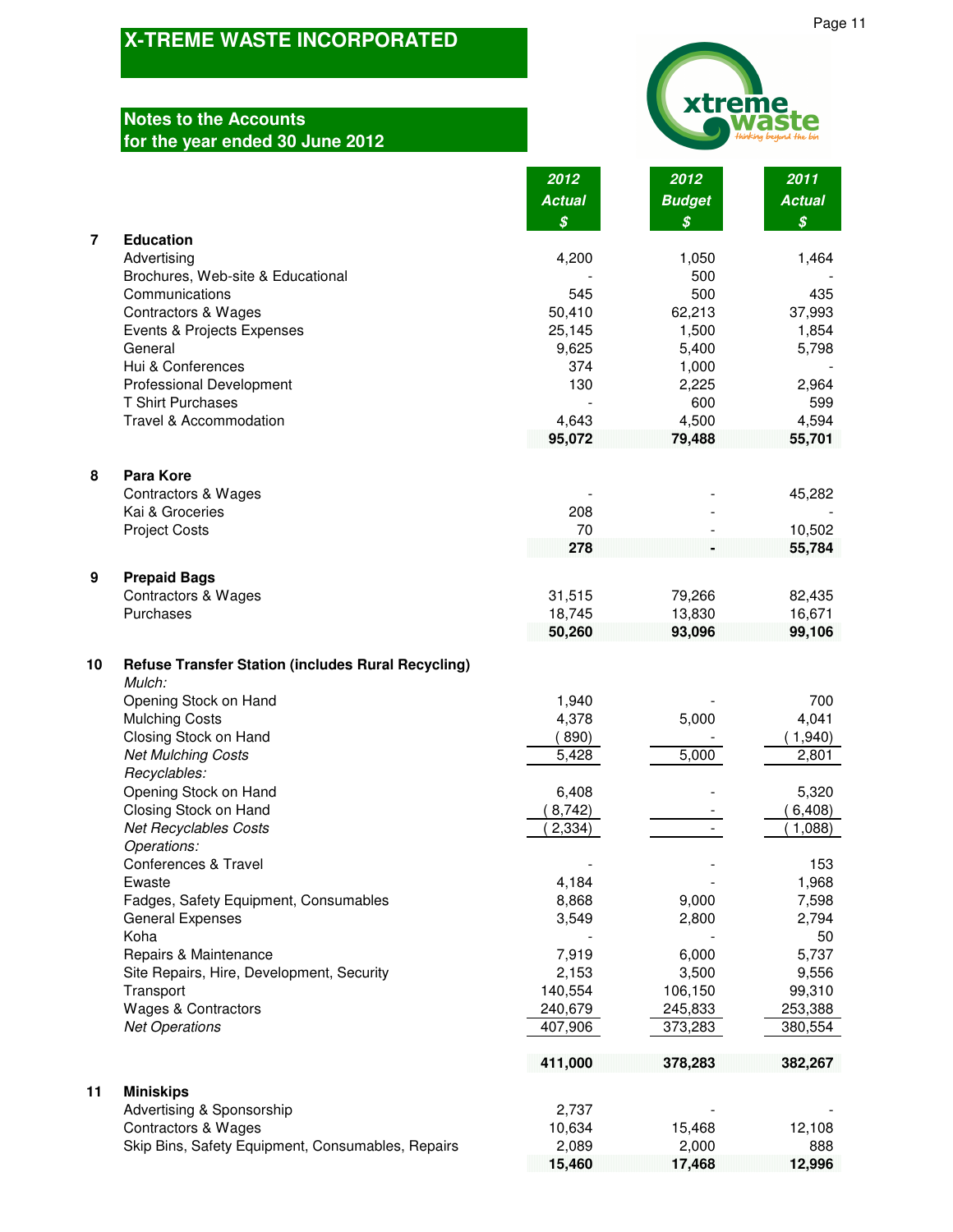### **Notes to the Accounts for the year ended 30 June 2012**



**2012 2012 2011**

**43,900 16,637 85,910**

|         |                                                                           | <b>Actual</b><br>\$   | <b>Budget</b><br>$\boldsymbol{s}$ | <b>Actual</b><br>$\boldsymbol{\mathcal{S}}$ |
|---------|---------------------------------------------------------------------------|-----------------------|-----------------------------------|---------------------------------------------|
| $12 \,$ | <b>Kerbside Collections</b>                                               |                       |                                   |                                             |
|         | <b>Contractors &amp; Wages</b>                                            | 76,969                | 66,075                            | 72,767                                      |
|         | Fadges, Safety Equipment, Consumables, Repairs                            | 76,969                | 2,000<br>68,075                   | 72,767                                      |
| 13      | <b>Public Bins</b>                                                        |                       |                                   |                                             |
|         | <b>Contractors &amp; Wages</b><br>Bin Bags & Liners, Consumables, Repairs | 33,372<br>3,155       | 28,847<br>2,300                   | 31,468<br>2,665                             |
|         |                                                                           | 36,527                | 31,147                            | 34,133                                      |
| 14      | <b>Rural Recycling</b>                                                    |                       |                                   |                                             |
|         | <b>Contractors &amp; Wages</b>                                            | 5,695                 | 12,279                            | 134                                         |
|         | Consumables, Repairs                                                      | 6,796                 | 1,000                             | 624<br>758                                  |
|         |                                                                           | 12,491                | 13,279                            |                                             |
| 15      | <b>Business Collections</b>                                               |                       |                                   |                                             |
|         | <b>Contractors &amp; Wages</b>                                            | 42,961                | 22,336                            | 36,786                                      |
|         | Fadges, Safety Equipment, Consumables, Repairs, Hire                      | 167<br>43,128         | 3,500<br>25,836                   | 5,925<br>42,711                             |
| 16      | <b>Property, Plant &amp; Equipment</b>                                    | <b>Closing</b>        | <b>Closing</b><br><b>Bk Value</b> | <b>Opening</b><br><b>Bk Value</b>           |
|         | Plant & Equipment - Office                                                | Cost<br>10,028        | 2,128                             | 3,693                                       |
|         | Plant & Equipment - Site                                                  | 93,535                | 25,851                            | 39,900                                      |
|         | Plant & Equipment - Recycling Containers                                  | 21,433                | 8,872                             | 10,907                                      |
|         | <b>Building &amp; Site Development</b><br>Vehicles                        | 91,573<br>243,680     | 55,032<br>7,957                   | 55,771<br>50,216                            |
|         |                                                                           | 460,249               | 99,840                            | 160,487                                     |
|         | <b>Depreciation</b>                                                       |                       |                                   |                                             |
|         | Plant & Equipment - Office                                                | <b>Rates</b><br>33.0% | 2012<br>2,240                     | 2011<br>2,621                               |
|         | Plant & Equipment - Site                                                  | 12.5%, 20% & 33%      | 16,077                            | 16,581                                      |
|         | Plant & Equipment - Recycling Containers                                  | 12.5% & 20%           | 3,085                             | 3,050                                       |
|         | <b>Building &amp; Site Development</b><br>Vehicles                        | 4% & 12.5%<br>20.0%   | 6,611<br>41,215                   | 6,201<br>47,857                             |
|         |                                                                           |                       | 69,228                            | 76,310                                      |
|         |                                                                           | 2012<br><b>Actual</b> | 2012<br><b>Budget</b>             | 2011<br><b>Actual</b>                       |
|         |                                                                           | \$                    | \$                                | \$                                          |
| 17      | Cash & Bank<br><b>Westpac Cheque Account</b>                              | 16,292                | 15,942                            | 24,200                                      |
|         | <b>ASB Investment Account</b>                                             | 26,187                |                                   | 61,002                                      |
|         | Cash On Hand                                                              | 1,421                 | 695                               | 708                                         |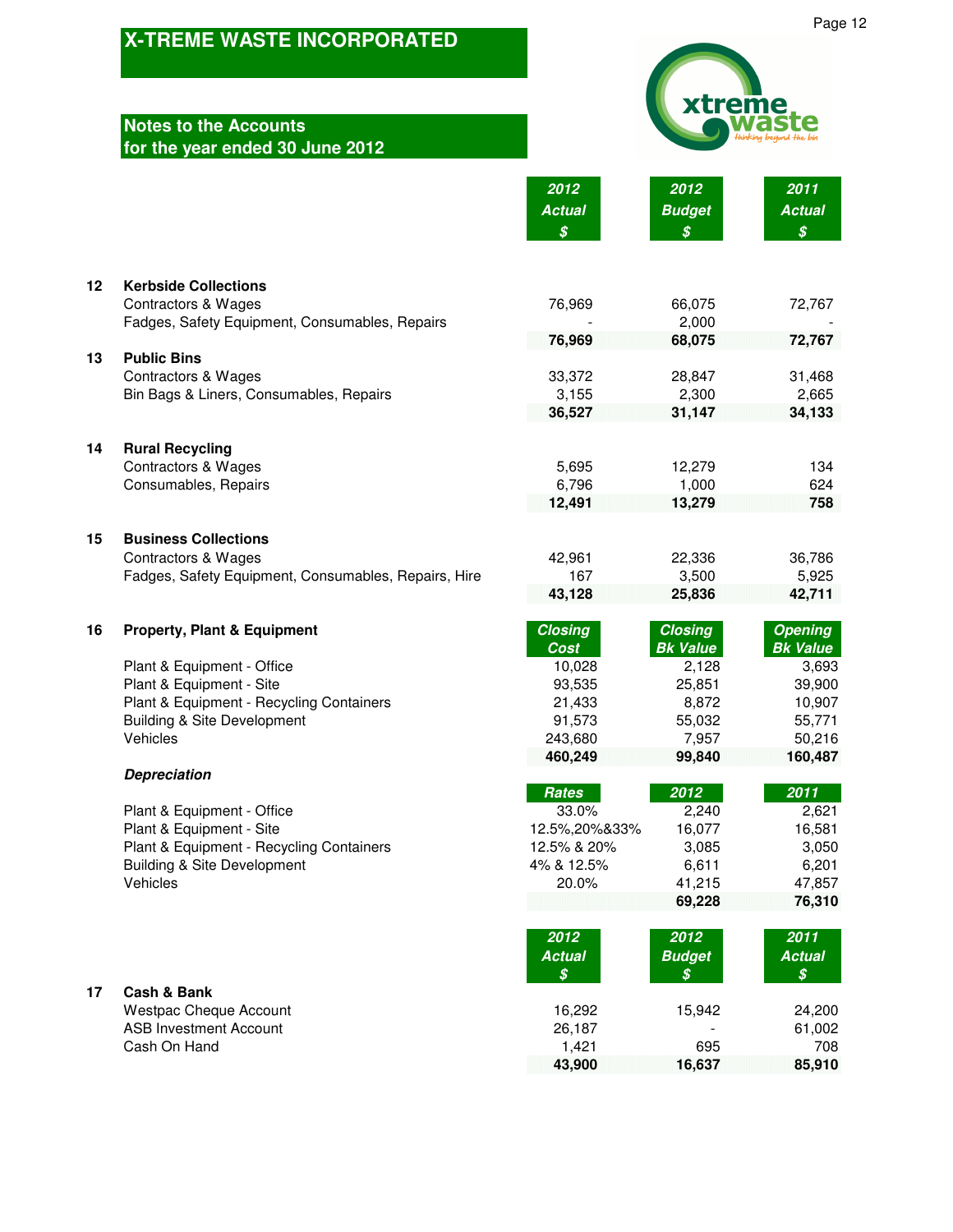### **Notes to the Accounts for the year ended 30 June 2012**

Page 13

|    | טו נוכ<br>car criaca oo oanc <i>E</i> o                                                                                                                 |                                                     |                                                     |                                                     |  |
|----|---------------------------------------------------------------------------------------------------------------------------------------------------------|-----------------------------------------------------|-----------------------------------------------------|-----------------------------------------------------|--|
|    |                                                                                                                                                         | 2012<br><b>Actual</b><br>$\boldsymbol{\mathcal{S}}$ | 2012<br><b>Budget</b><br>$\boldsymbol{\mathcal{S}}$ | 2011<br><b>Actual</b><br>$\boldsymbol{\mathcal{S}}$ |  |
| 18 | Inventory                                                                                                                                               |                                                     |                                                     |                                                     |  |
|    | Mulch<br><b>Prepaid Bags</b><br>Recyclables                                                                                                             | 890<br>7,237<br>8,742<br>16,869                     | 1,950<br>7,200<br>6,500<br>15,650                   | 1,940<br>7,164<br>6,408<br>15,512                   |  |
| 19 | <b>Accounts Receivable</b><br><b>Local Customers</b><br>Provisional for Doubtful Debts<br><b>Government Agencies</b><br><b>Waikato District Council</b> | 44,592<br>(710)<br>1,280<br>84,443<br>129,605       | 32,000<br>45,000<br>60,000<br>137,000               | 53,795<br>(860)<br>23,183<br>60,029<br>136,147      |  |
| 20 | <b>Prepaid Expenses</b><br>Insurance Premiums paid in advance                                                                                           | 9,085<br>9,085                                      | 9,000<br>9,000                                      | 8,986<br>8,986                                      |  |
| 21 | <b>Grants Received in Advance</b><br><b>WEL Trust</b><br>Hamilton City Council                                                                          | 7,000<br>7,000                                      | 7,000<br>4,500<br>11,500                            | 7,000<br>4,500<br>11,500                            |  |
| 22 | Loans<br>Prometheus Loan 1 - Current portion<br>Prometheus Loan 2 - Current portion                                                                     | 29,113<br>7,891<br>37,004                           | 30,000<br>8,000<br>38,000                           | 42,839<br>7,149<br>49,988                           |  |
|    | Prometheus Loan 1 - Term portion<br>Prometheus Loan 2 - Term portion                                                                                    | 6,282<br>6,282                                      | 7,000<br>7,000                                      | 29,085<br>14,165<br>43,250                          |  |
|    |                                                                                                                                                         | 43,286                                              | 45,000                                              | 93,238                                              |  |

*Loan 1 repayments are \$4006.71 monthly. The loan commenced 31 August 2007, and the final payment is due 28 February 2013. The effective interest rate is 9.95% (2011: 9.94%)*

*Loan 2 repayments are \$745.83 monthly. The loan commenced 30 March 2008, and the final payment is due 30 July 2014. The effective interest rate is 9.95% (2011: 9.95%)*

### **23 Related Party Transactions**

X-treme Waste Incorporated employs or contracts the services of members of the committee on a commercial basis, and contracts are formally documented.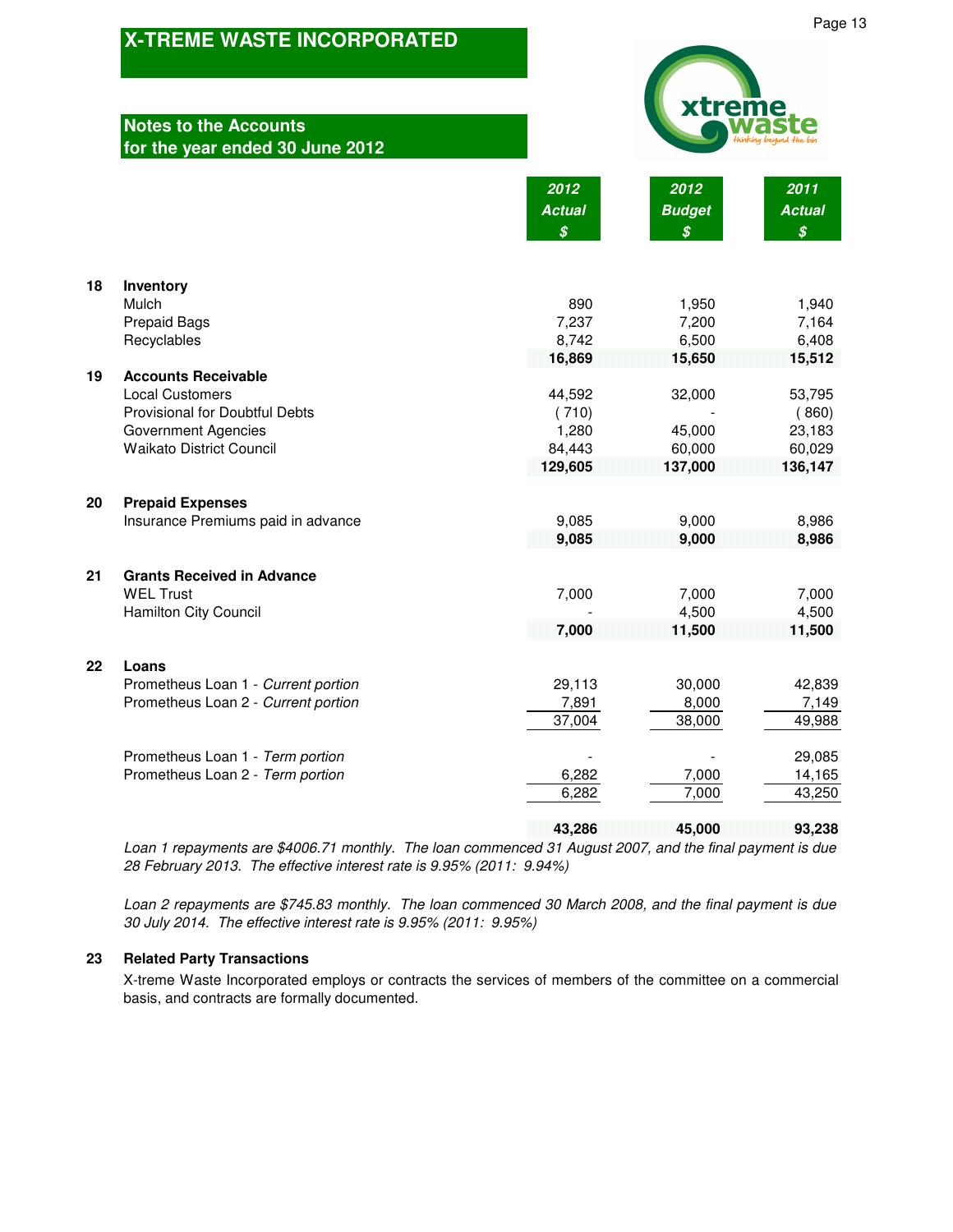| <b>X-TREME WASTE INCORPORATED</b> |                                                                                                                       |                            |                             |                            | Page 14 |  |
|-----------------------------------|-----------------------------------------------------------------------------------------------------------------------|----------------------------|-----------------------------|----------------------------|---------|--|
|                                   | <b>Notes to the Accounts</b><br>for the year ended 30 June 2012                                                       | xtreme                     |                             |                            |         |  |
|                                   |                                                                                                                       | 2012<br><b>Actual</b><br>S | 2012<br><b>Budget</b><br>\$ | 2011<br><b>Actual</b><br>S |         |  |
| 24                                | <b>Commitments</b><br><b>Operating Lease Commitments</b><br>Lease commitments under non-cancellable operating leases: |                            |                             |                            |         |  |
|                                   | Not later than one year<br>Later than one year and not later than two years<br>Later than two years                   | 9,446                      |                             | 759<br>759                 |         |  |
|                                   |                                                                                                                       | 9,446                      |                             | 1,518                      |         |  |

X-treme Waste entered into a lease agreement for EFTPOS equipment on 10 May 2010. The agreement commences 4 July 2010 and expires 3 July 2013.

X-treme Waste entered into a lease agreement for premises at 8 Jolly Street, Hamilton on 1 December 2011. The agreement commences on 1 December 2011, and has two right of renewals on 1 December 2012, 1 December 2015 with a final expiry date of 30 November 2018.

### **25 Capital Expenditure Commitments**

There were no commitments for capital expenditure at 30 June 2012 (30 June 2011 - \$Nil).

#### **26 Contingent Losses or Gains**

There were no known contingent losses or gains outstanding as at 30 June 2012. (30 June 2011 - \$Nil)

#### **27 Reconciliation of reported surplus after taxation with cash from operating activities**

| Reported Surplus (Deficit)                 | (50, 968) | (24, 825) |
|--------------------------------------------|-----------|-----------|
| Plus (Less) non-cash items                 | 69,228    | 76,310    |
| Plus (Less) capital grants                 | (7,000)   | (8,000)   |
| Movement in Working Capital                |           |           |
| Increase (decrease) in accounts payable    | (2,323)   | 42.864    |
| (Increase) decrease in accounts receivable | 6,542     | (23,306)  |
| (Increase) decrease in prepayments         | (99)      | 674       |
| (Increase) decrease in inventory           | (1,357)   | (3.947)   |
| Net cash flow from operating activities    | 14,023    | 59,770    |
|                                            |           |           |

### **28 Subsequent events**

There are no other matters or events that have arisen, or been discovered, subsequent to balance date that would require adjustment to, or disclosure in these financial statements.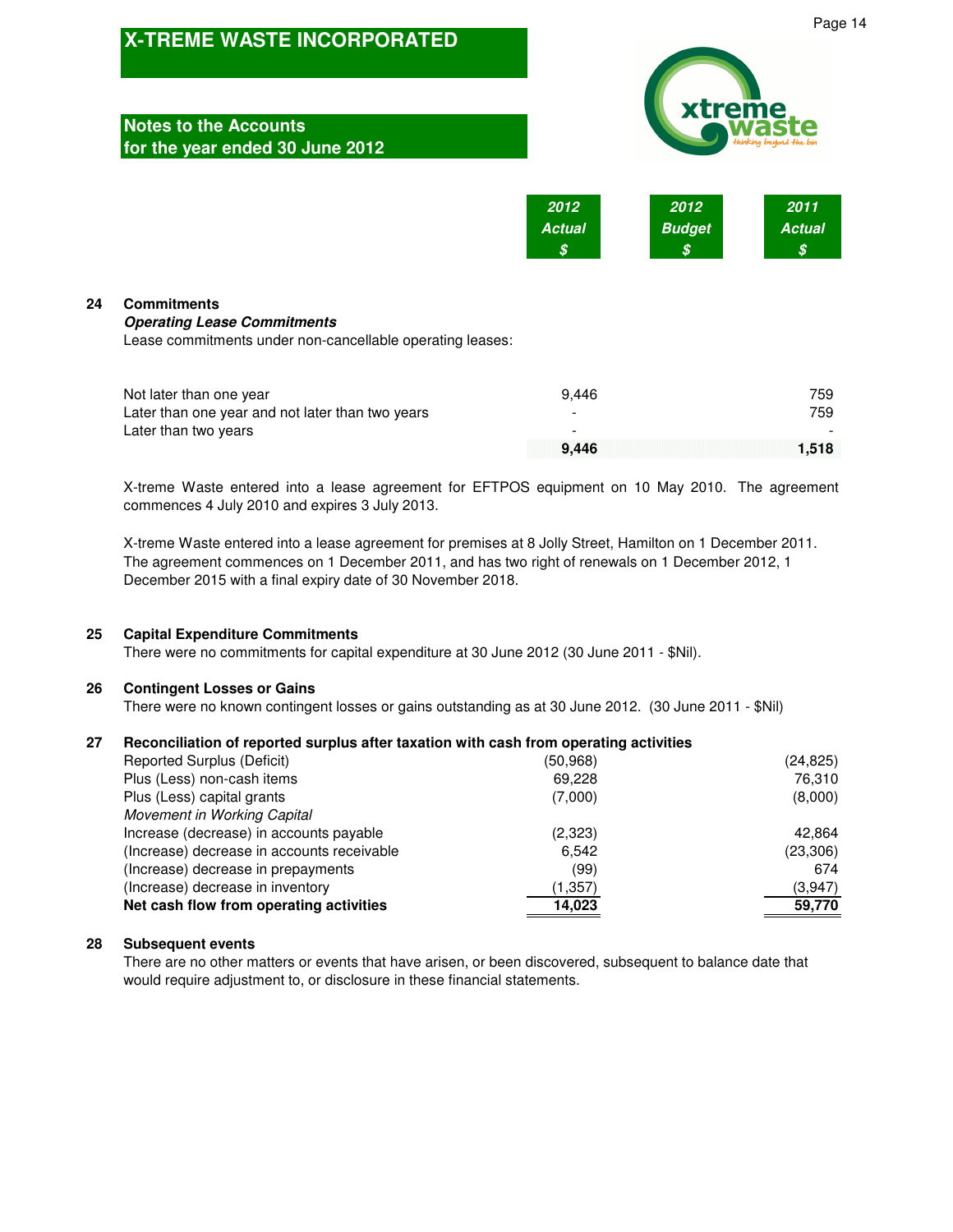



# **INDEPENDENT AUDITOR'S REPORT**

To The Members of X-treme Waste Incorporated

## **Report on the Financial Statements**

I have audited the financial r statements of X-treme Waste Incorporated on pages 3 to 14, which comprise the balance sheet as at June 30<sup>th</sup>, 2012, and the income statement and statement of changes in equity for the year ended, and a summary of significant accounting policies and other explanatory information.

## Committee Responsibility for the Financial Statements

The Committee are responsible for the preparation and fair presentation of these financial statements in accordance with generally accepted accounting practice in New Zealand and for such internal control as the Committee determine is necessary to enable the preparation of financial statements that are free from material misstatement, whether due to fraud or error.

### **Auditor's Responsibility**

It is my responsibility to express an independent opinion on the financial report presented by the Committee and report my opinion to you.

## **Basis of Opinion**

My responsibility is to express an opinion on those financial statements based on my audit. I conducted my audit in accordance with International Standards on Auditing (New Zealand). Those standards require that I comply with ethical requirements and plan and perform the audit to obtain reasonable assurance about whether the financial statements are free from material misstatement.

An Audit involves performing procedures to obtain audit evidence about the amounts and disclosures in the financial statements. The procedures selected depend on the auditor's judgement, including the assessment of risks of material misstatement of the financial statements, whether due to fraud or error. In making those risk assessments, the auditor considers internal control relevant to the entity's preparation and presentation of the financial statements in order to design audit procedures that are appropriate in the circumstances, but not for the purpose of expressing an opinion on the effectiveness of the entity's internal control. An audit also includes evaluating the appropriateness of accounting policies used and the reasonableness of accounting estimates, as well as evaluation the overall presentation of the financial statements.

> 54 Wentworth Drive, Rototuna North, Hamilton 3210, New Zealand Phone: +64-27-5720054 A/H Phone: +64-7-854 3945 Fax: +64-7-854-3746 Email: jgmills@clear.net.nz or jmil@clear.net.nz